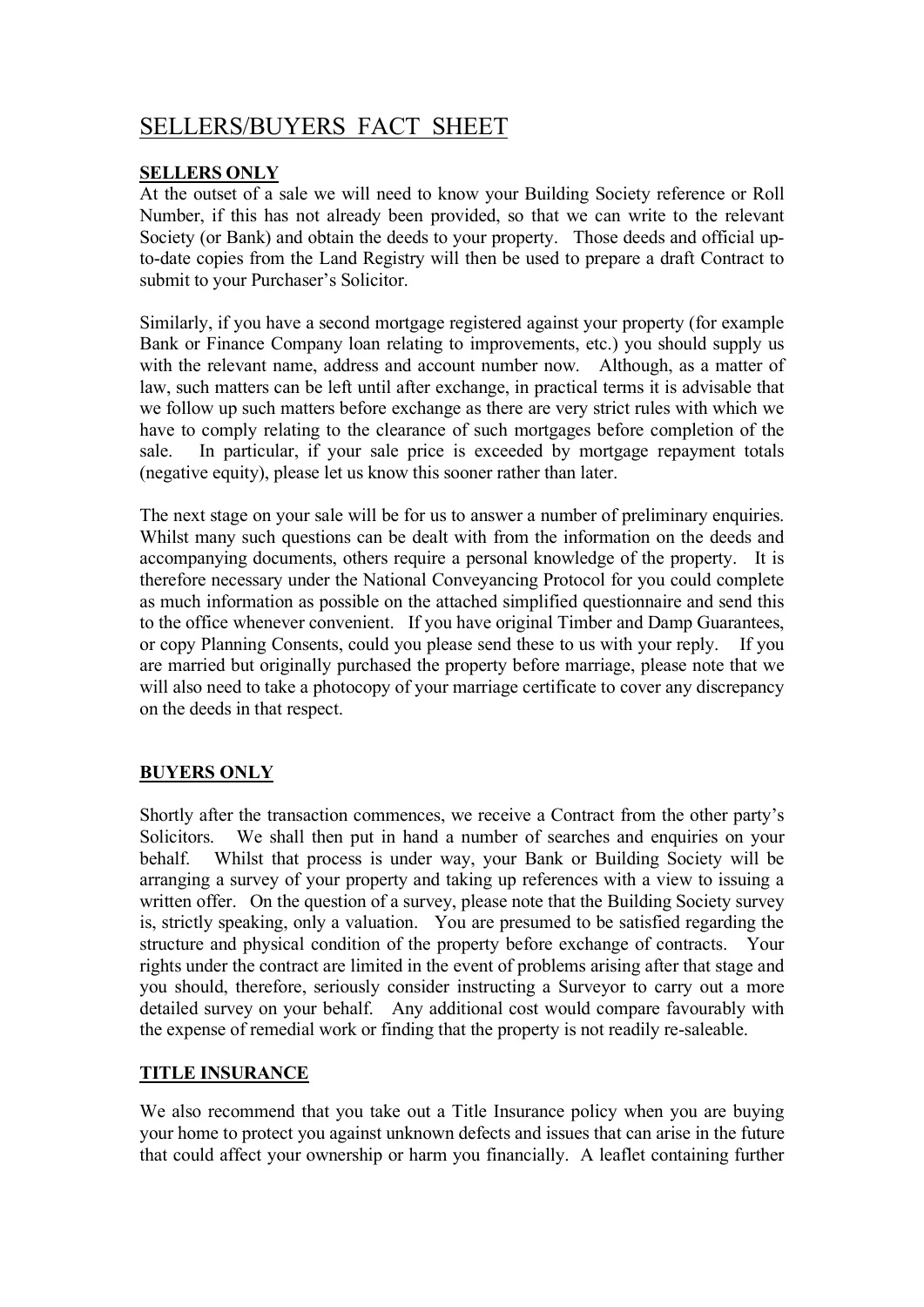information on the policy is enclosed, together with details of the one-off premium payable.

If you would like to take out a Title Insurance policy, when returning your cheque for the local search fee, please confirm that you would like to take out this additional cover. The policy premium would then be added to the financial statement that we will provide you later in the transaction.

## DEPOSIT

Please note that before exchange of contracts you will generally need to find a 10% deposit. The significance of the deposit is that if you back out of the transaction after exchange then, subject to the terms of the contract, you could be liable to forfeiture of that 10% in addition to any contractual claim for damages. If you are purchasing with the assistance of a mortgage which exceeds 90% of the purchase price, then there could be a shortfall on the deposit money you have available. If that is the case, please let us know whether you would like us to ask the Sellers to accept a reduced deposit. Please note, however, that even if they do accept a reduced deposit you would still be liable for the full 10% if in breach of the contract.

## SELLING AND BUYING AT THE SAME TIME

If you have any general queries not covered by this fact sheet, then please write or telephone for advice. Just before exchange of contracts we will report to you fully in writing regarding the transaction by going through the contract, replies to enquiries and searches, and the terms and conditions of your mortgage offer. Obviously, in the majority of cases, you will require synchronised exchange and completion on both transactions. We will ensure that that happens as clearly you would not wish to find yourself homeless or owning two properties at the same time.

You will also need a 10% deposit on exchange. Most clients, in this situation, have their capital tied up in the sale of their existing property. This sometimes necessitates an approach to your Bank to arrange a bridging loan. It may, however, be possible to avoid the costs of a bridging loan if your Seller will accept a reduced deposit or if some or all of the deposit can be taken from any sale deposit held. Five per cent is often acceptable. If you fall within this category, could you please let us know the maximum amount you can raise without a loan so that we can make an approach to the other Solicitors at this point. Again, if a reduced deposit is accepted, it would be on the terms outlined above, namely liability to forfeiture of the full 10% should that situation arise.

### BUILDINGS INSURANCE

In almost all cases (except new properties in the course of construction) Buildings Insurance risk passes from Seller on exchange of contracts and not from completion As the amount should be sufficient to cover demolition costs, if your property is destroyed by fire, the cost of the Architect's plans and ancillary fees, and re-building costs at the timer of reconstruction, it is generally advisable to have buildings insurance cover at 15-20% above the price that you paid for the property. Sometimes when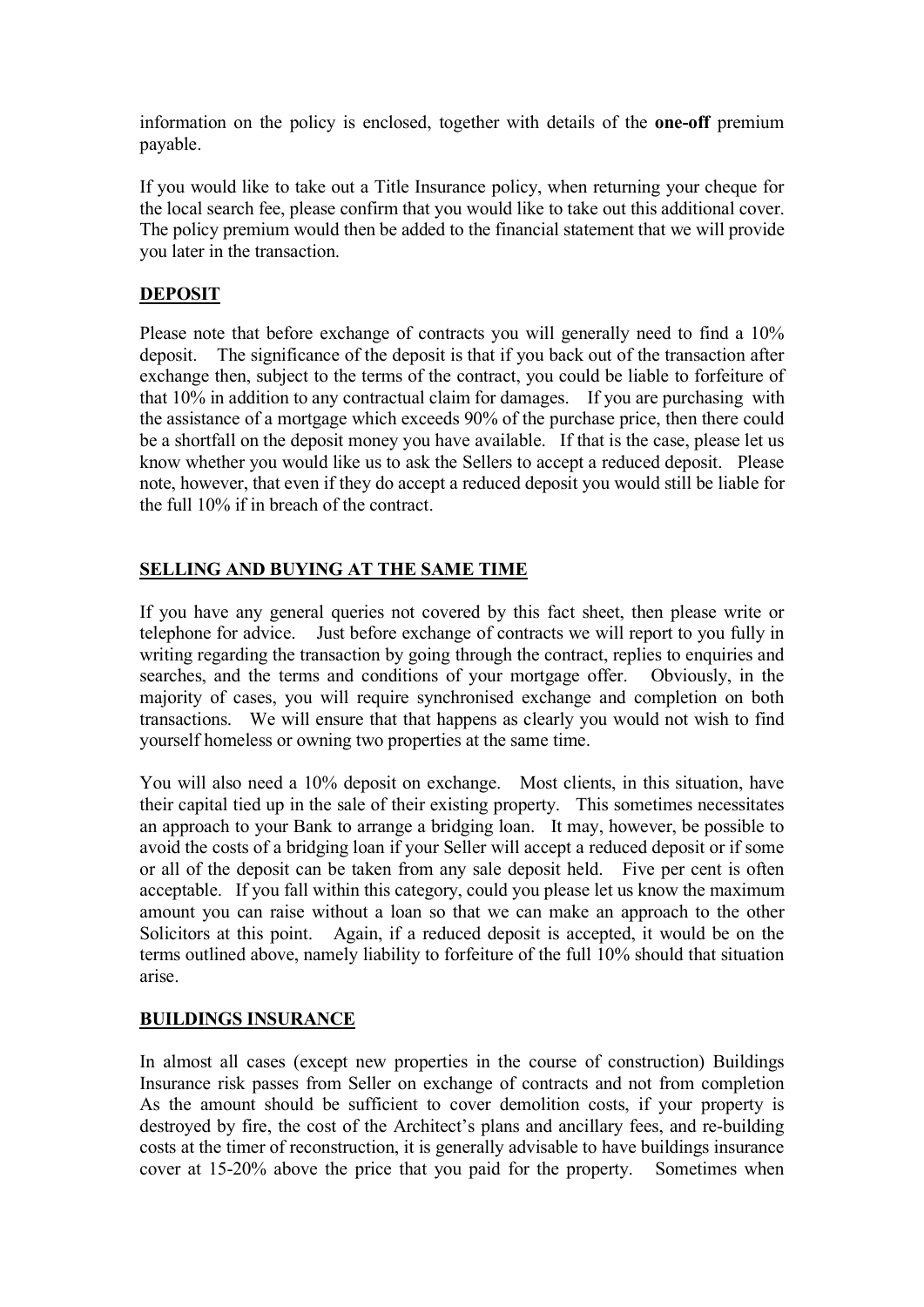Building Societies are lending a comparatively small mortgage, the cover stipulated in the mortgage offer may well be less than you personally require. If that does not meet with your requirements you may prefer to top up that cover with the Insurance Company rather than risk the consequences of being under-insured. If you are insuring through the Lender, no further action is required as you should be covered under their Block Policy terms. If you are arranging your own Buildings Insurance, then if not already in hand you should fill in proposal forms now to arrange for the Broker/Insurance Company you will then need to place the policy on risk immediately we exchange and notify sufficient details to your Lender to permit prompt release of the mortgage advance.

Provided you do all that is necessary to comply with mortgage conditions regarding Buildings Insurance, all will be well. From past experience, however, this can often cause problems and involve us in considerable additional telephone calls and correspondence. Should we have to intervene in sorting this out (rather than risk breach of contract due to delayed release of mortgage funds), then we reserve the right to charge a small additional administration fee.

## COMPLETION ARRANGEMENTS AND DATE

Obviously, you are probably keen to move as quickly as possible. Please bear in mind that if there is a chain of transactions, everyone has to go through the above stages and needs to have written confirmation of the availability of their finances. Furthermore, the majority of people will generally need to co-ordinate the dates on exchange and completion. We will obviously endeavour to be appraised of the up-to-date situation regarding the other parties in the chain of transactions by liasing with the Solicitors for your immediate vendor and purchaser. By the time we send you the detailed precontract report, we should be near to exchange of contracts.

Contracts technically provide for a 28-day completion period. The reason for this is that there are other searches and legal formalities, including the report to your Building Society which have to be done between exchange and completion. Nowadays, however, completion periods are often shorter than 28 days, but generally we recommend at least 14 days to deal with post-exchange work. It is also noteworthy that mortgage repayment calculations often make it beneficial so far as the first repayment is concerned to complete at the end of the month. This does, however, create extra demand for vans and on our staffing resources. In other words, the later in the month you exchange the less feasible it is to complete on the last day or last Friday, as many other people have the same thing in mind.

There is, in addition, a financial incentive for you not to be committed to too quick a completion period as there is a clause in all contracts penalising anyone if they fail to be in a position to complete on the date specified in the contract. That penalty would take the form of interest payable on the balance of the purchase monies. If, therefore, an impossibly quick date is set for completion when contracts are exchanged, it could prove expensive and, generally, our clients find it not worth risking payment of perhaps £40 per day or more for the sake of moving in a day or two earlier. You could also be sued for the other party's consequential losses.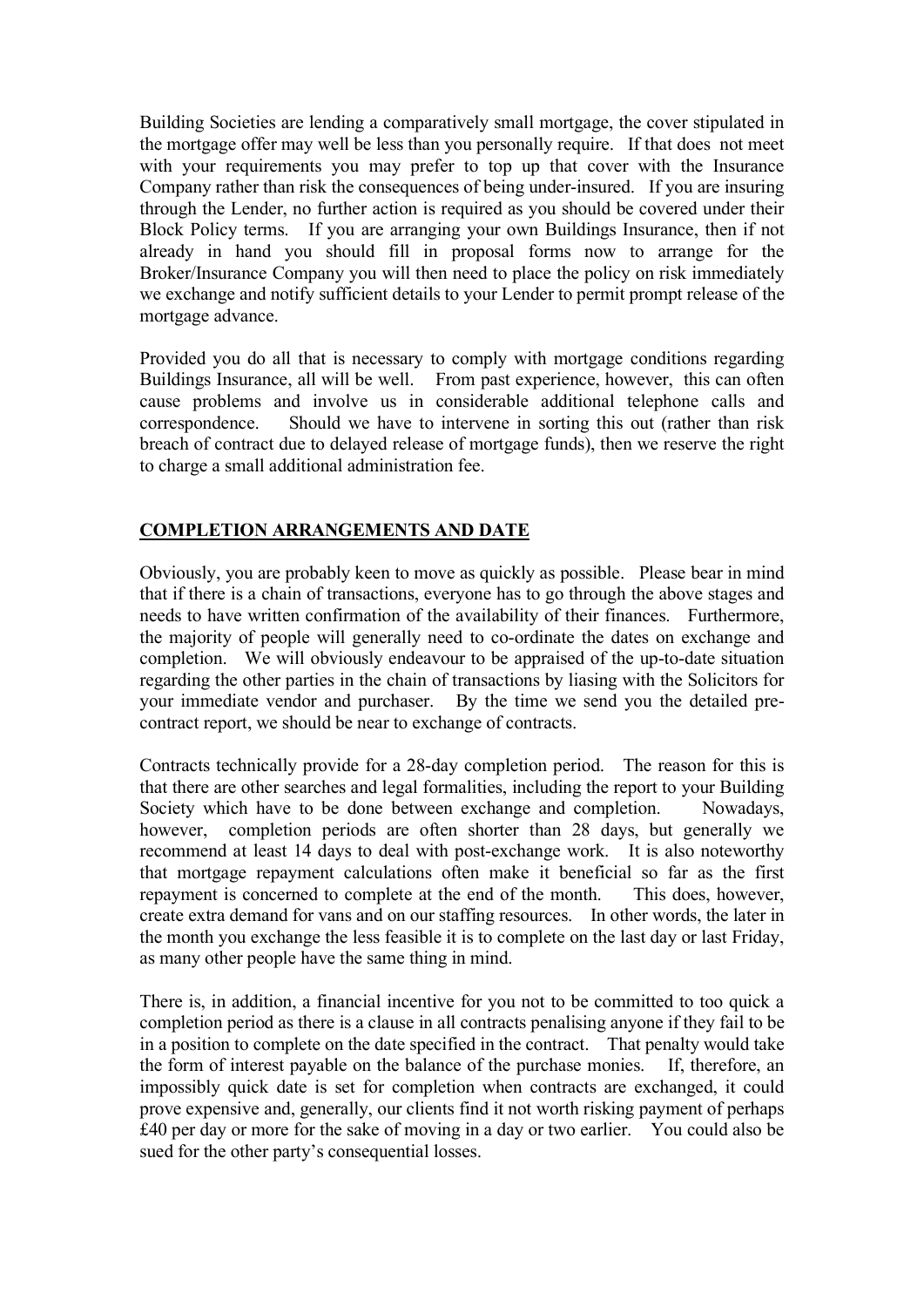Provided these points are dealt with realistically, it is the case that both factors do help to ensure the smooth running of the system. It tends to eliminate time wasters and ensures that when you are in a position to exchange contracts and fix a completion date, you can proceed with a considerable degree of certainty over the removal arrangements. Clearly, your buyer is unlikely to change his or her mind after exchange of contracts as they too would risk losing their deposit money or being sued by you.

Those removal arrangements can themselves entail considerable effort on your part as there are numerous practical arrangements that have to be made once a moving date has been established. We have, in fact, prepared a second Fact Sheet of helpful hints on what you need to do between exchange and completion. We send that further document immediately after exchange of contracts when giving written confirmation of your completion date.

## BRAND NEW HOMES

Whilst many of the above points apply equally to brand new homes, there are a number of additional special factors to consider too. Firstly there will almost certainly be a deadline to exchange contracts by a specific deadline date. It is important that you achieve that as that id often vital to ensure that the price remains static and that any incentives offered by the developer are still honoured. Make sure that your broker/lender is aware of this and your selling agent, as well as your buyer if there is a related sale.

Also note that if you are receiving financial incentives, that these have to be reported by us to your Lender and approved, before you can exchange. Otherwise there is a risk that the offer may have to be changed. This process can be sorted out more quickly if you ensure that such matters are reported and included by you in the original written application.

Even though the property may not be fully completed for some months the exchange deadline is important. We specialise in acting for Buyers from a number of the major developers and aim to have a system in place, which enables the paperwork from the developer's solicitors to be processed quickly, without adversely prejudicing your purchase.

If you do buy a plot from plans and then have to wait for it to be structurally built, please be patient as any anticipated constructional completion date can be no more than that. You will often be given advance warning from the sales staff on site that notice to complete is imminent. Notwithstanding that, it is advisable not to book removals or give notice to leave your present home until we confirm to you that we have received formal written notice to complete from the developer's solicitors.

After that notice has been served you should visit the Property and inspect it as soon as possible. This ensures that if there are any major items still in need of attention, that we are involved to assist you, or that any minor ones are listed on an agreed "snagging list" whereby the builder agrees with you minor items of remedial repair and a timetable for dealing with them.